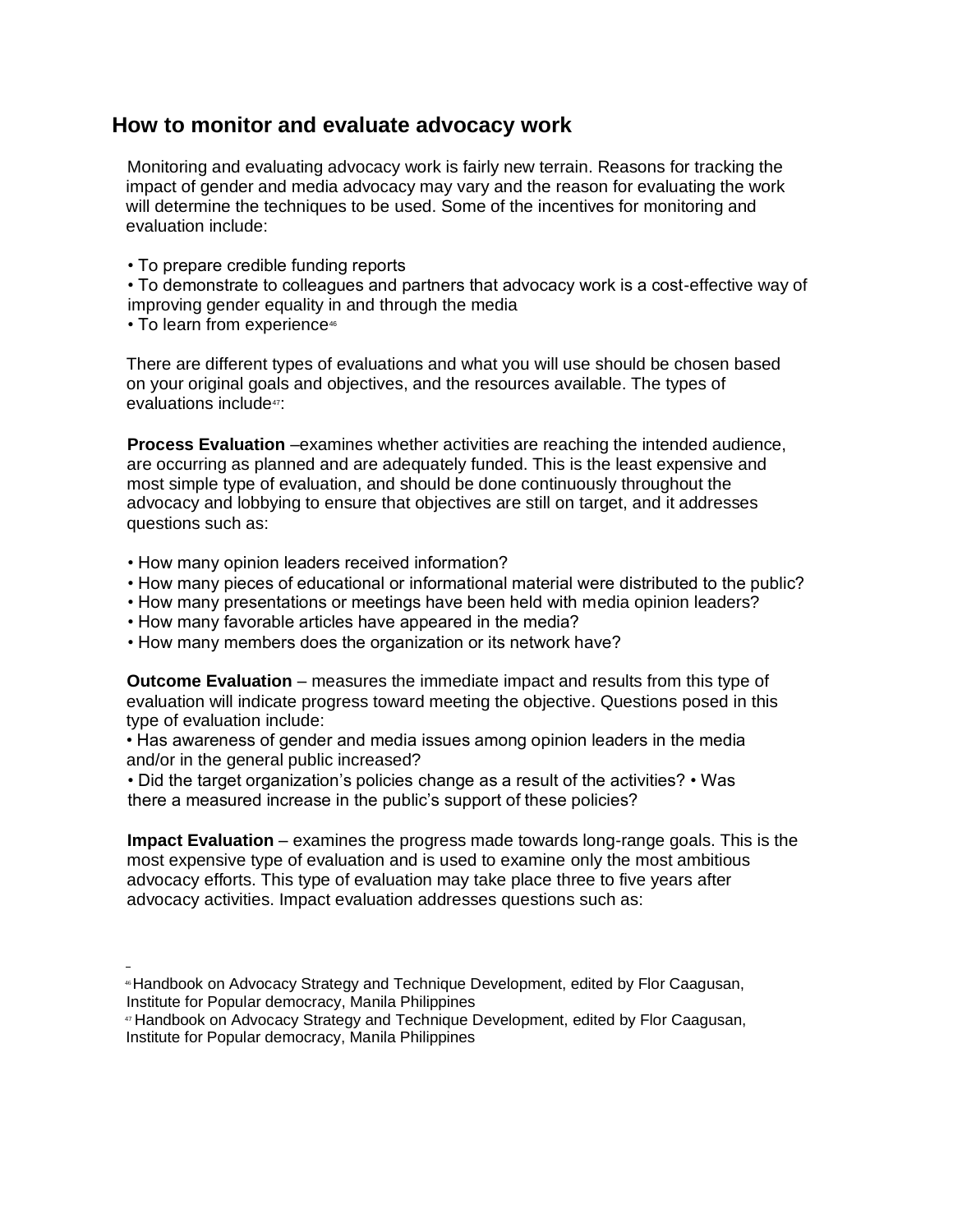63

• Was there a change in the percentage of women as sources and news subjects in the media? • Was there an increase in the development and use of gender editorial policies, guidelines

and codes by the media?

## **Developing Indicators**

Impact and outcomes, and management indicators are recommended for evaluating advocacy. Impacts and outcomes are about advocacy's contributions to building democratic goals which include participation and equity, building civil society and building sustainability. Impacts may either be direct consequences of advocacy on the policy itself or are results that fulfill other underlying advocacy objectives. Management focuses on processes and capacity.<sup>48</sup>

Indicators are explicit measures used to determine performance. The best indicators are simple, easy to collect and analyze, and show levels of progress towards achieving results. They should be designed to reflect change at different levels. A good way of viewing indicators is to see them as 'milestones' along the path you are traveling.<sup>49</sup>

Indicators also can be developed within the Awareness, Knowledge, Attitude and Behavior (AKAB) framework, and areas to be assessed would include<sup>50</sup>:

#### **Expanded public and private dialogue and debate (awareness)**

What increase has there been in:

- Coverage and discussion in the news media?
- Problem solving dialogue?
- Focus and discussion in entertainment media?
- Debate and dialogue in the political process?

#### **Increased accuracy of the information that people share in the dialogue/debate (Tracking progress towards increasing knowledge)**

• Are people becoming more informed about the issue?

- Are stereotypes being dispelled?
- Are people discussing different perspectives on the issue?

## **Shifting attitudes**

• Are there signs of increased sensitivity on the issue?

• Are people more accepting of different perspectives on the issue? • Is there reflection on existing social norms and cultural values (that currently might stand in the way of behavioral change)?

## **Change in behavior**

• Are people taking action as a result of being informed and influenced?

<sup>48</sup>Handbook on Advocacy Strategy and Technique Development, edited by Flor Caagusan, Institute for Popular democracy, Manila Philippines

<sup>49</sup> Making a Difference Strategic Communications to end Violence Against Women, Jenny Drezin and Megan Lloyd-Laney, editors, UNIFEM 2003